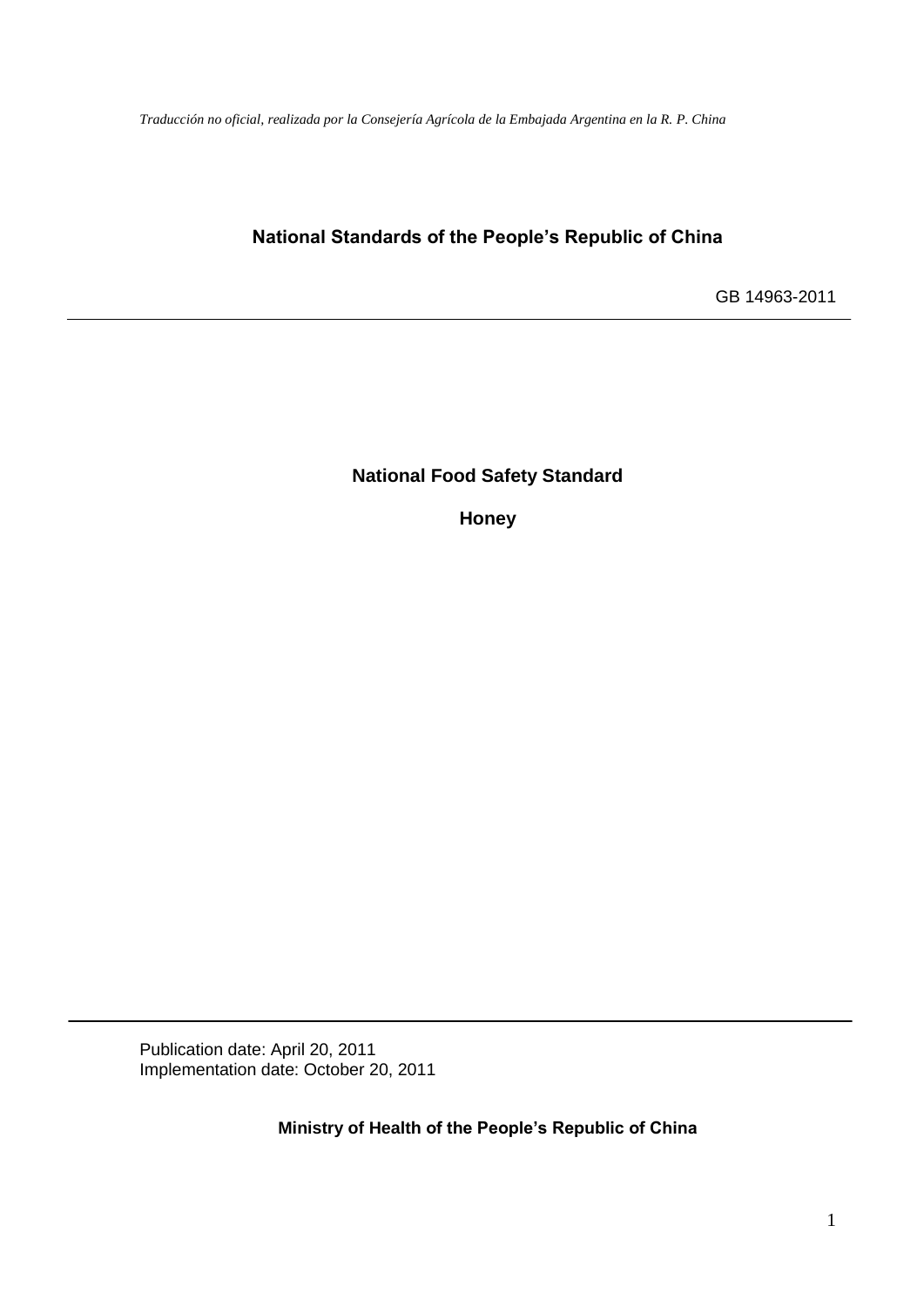#### Preface

This Standard replaces GB 14963-2003 *Hygienic Standard of Honey* and the relative parameters in GB 18796- 2005 *Honey*.

Compared to GB 14963-2003, the major changes are as follows:

---The scope was modified

-- The definition of honey was added.

---The requirements on raw material were modified to requirements on honey source and the names of the varieties of the toxic nectar plants are defined.

---The sensory requirements was modified

-- The physical and chemical requirements were modified.

-- The requirements on contaminants limit, veterinary residues limit and agricultural chemicals residues limit were added.

-- The requirements on osmophilic yeast count were added.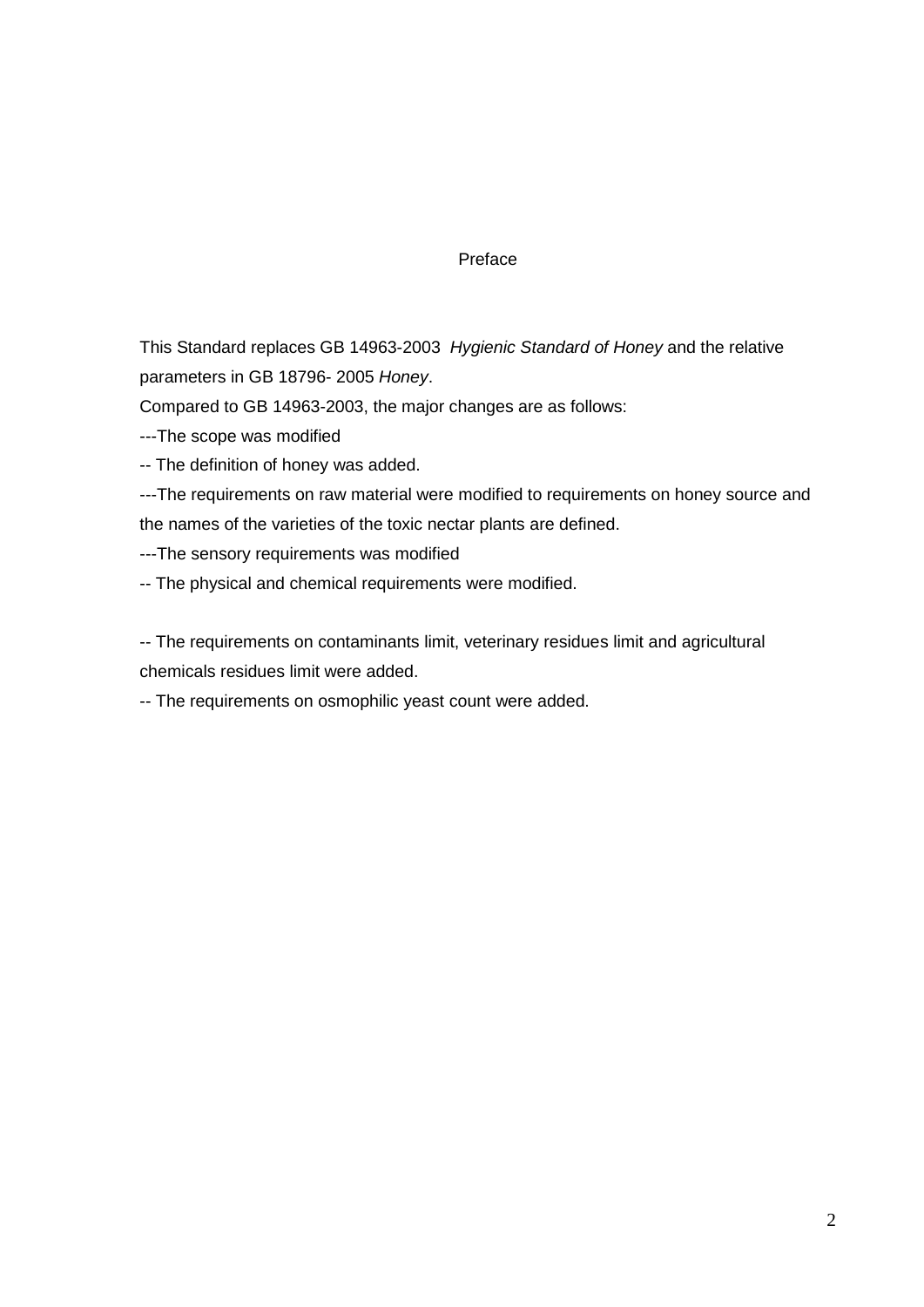# **National Food Safety Standards**

**Honey**

## **1. Scope**

This Standard applies to honey, not to honey products.

## **2. Terminology and Definition**

**Honey** 

Bees collect nectar, secretion or honeydew, combined with their own secretion and then make it into natural sweet matter after full brewage.

## **3. Technical requirements**

3.1 Honey source requirements

The nectar, secretion or honeydew got from the plant by bees must be safe and nonpoisonous and cannot be originated from a toxic honey plants such as *Tripterygium wilfordii Hook. F.,Macleaya cordata (willd.) R. Br, Stellera chamaejasme L.,* etc.

## 3.2 Sensory requirements

Shall meet the conditions in Table 1.

| ltem            | Requirements                              | Test methods          |
|-----------------|-------------------------------------------|-----------------------|
| Colour          | From water white (nearly transparent) to  | According to the      |
|                 |                                           |                       |
|                 | dark amber based on different honey       | relative methods in   |
|                 | source                                    | SN/T 0852.            |
| Taste, odour    | Has its special taste, odour and no       |                       |
|                 | peculiar smell                            |                       |
| <b>Status</b>   | Viscous fluid, or partly and totally      | Observe under natural |
|                 | crystalized under normal room             | lights to check the   |
|                 | temperature                               | presence of foreign   |
| Foreign matters | Should not contain bees limbs, larva, wax | matters.              |
|                 | crumbs and impurity that can be seen by   |                       |
|                 | eyes (except nest honey with wax crumbs)  |                       |
|                 |                                           |                       |

3.3 Physical and Chemical Requirements

Shall meet the conditions in Table 2.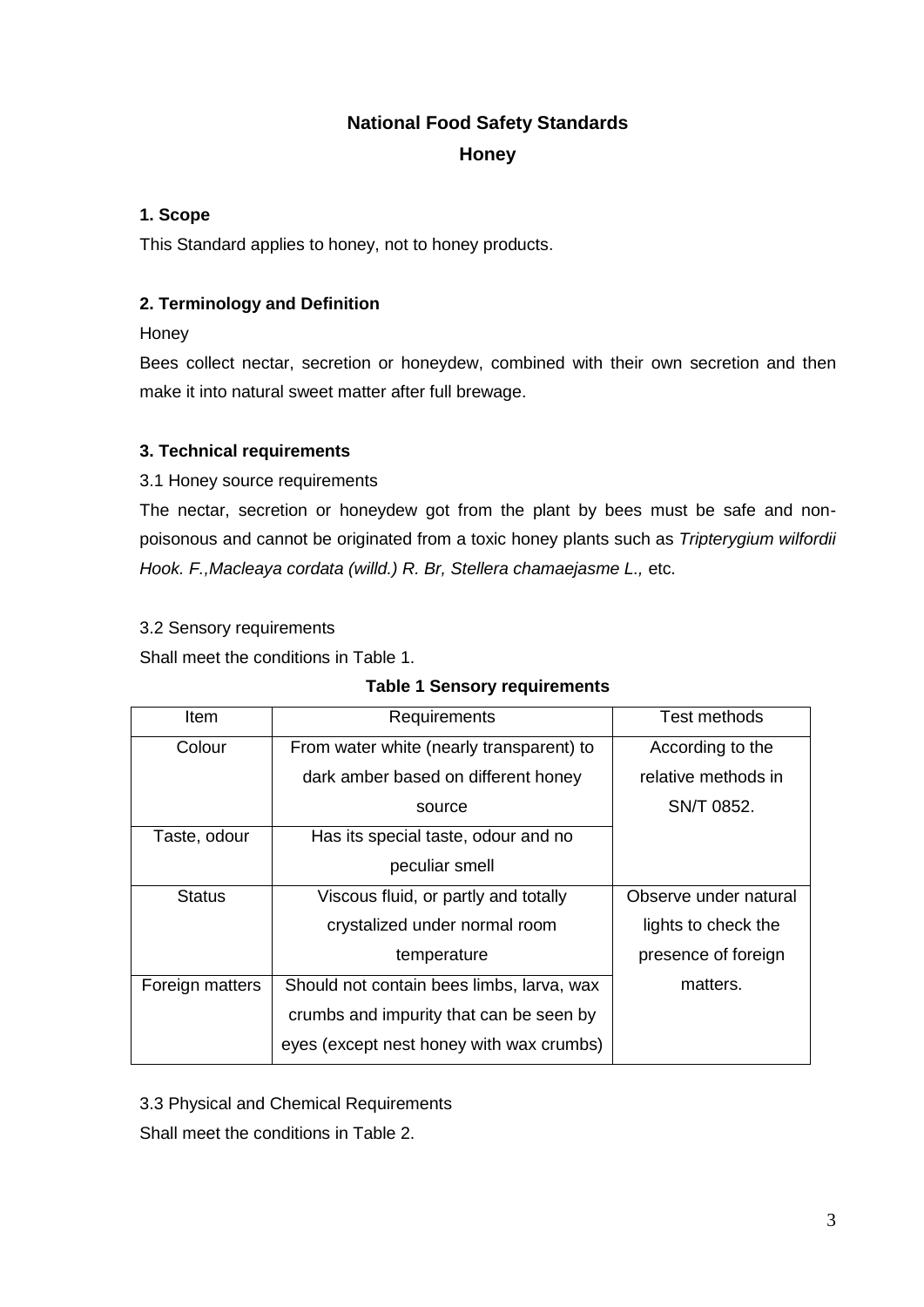| Item                                 | Requirement | Test methods  |
|--------------------------------------|-------------|---------------|
|                                      |             |               |
|                                      | s           |               |
| Fructose and glucose/ (g/100g) $\ge$ | 60          |               |
|                                      |             |               |
| Cane sugar/ (g/100g)                 |             | GB/T 18932.22 |
| Eucalyptus honey, Citrus honey,      |             |               |
| Medicago Sativa honey, Litchi        |             |               |
| honey and wild osmanthus honey       |             |               |
| ≤                                    |             |               |
| Other honey<br>≤                     |             |               |
|                                      |             |               |
|                                      | 10          |               |
|                                      | 5           |               |
|                                      |             |               |
| Zinc (Zn)/ (mg/kg)<br>≤              | 25          | GB/T 5009.14  |
|                                      |             |               |

## **Table 2 Physical and chemical requirements**

3.4 Contaminant Limit

Contaminant limit should meet GB 2762 criteria.

3.5 Veterinary drugs residues limits and agricultural chemicals residues limits

3.5.1 Veterinary drugs residues limits

Veterinary drugs residues limits should meet the relevant criteria and standards.

3.5.2 Agricultural chemicals residues limits

Agricultural chemicals residues limits shall meet GB 2763 and other relevant criteria.

## 3.6 Microbial limit

Shall meet the requirements in Table 3.

Table 3

| Item                                   | Requirements | Test methods <sup>a</sup> |
|----------------------------------------|--------------|---------------------------|
| Colony count/ (CFU/g) $\leq$           | 1 000        | GB 4789.2                 |
| Coliform/ (MPN/g)<br>$\leq$            | 0.3          | GB 4789.3                 |
| Mold count/ (CFU/g)<br>_≤              | 200          | GB 4789.15                |
| Osmophilic yeast count/ (CFU/g) $\leq$ | 200          | Annex A                   |
| Salmonella                             | 0/25g        | GB 4789.4                 |
| Shigella                               | 0/25g        | GB 4789.5                 |
| Staphylococcus aureus                  | 0/25g        | GB 4789.10                |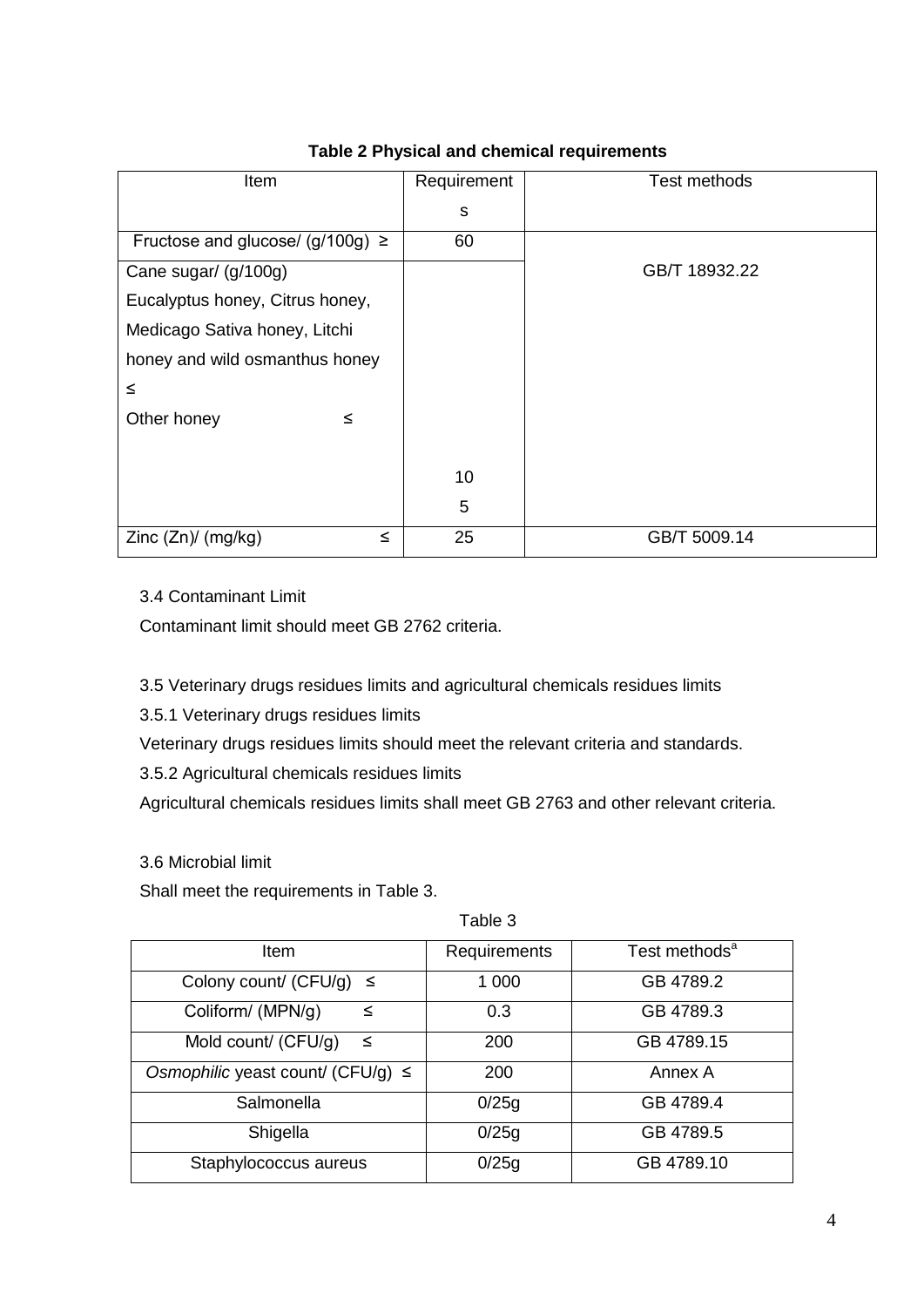<sup>a</sup>the analysis and dealing should be performed according to GB 4789.1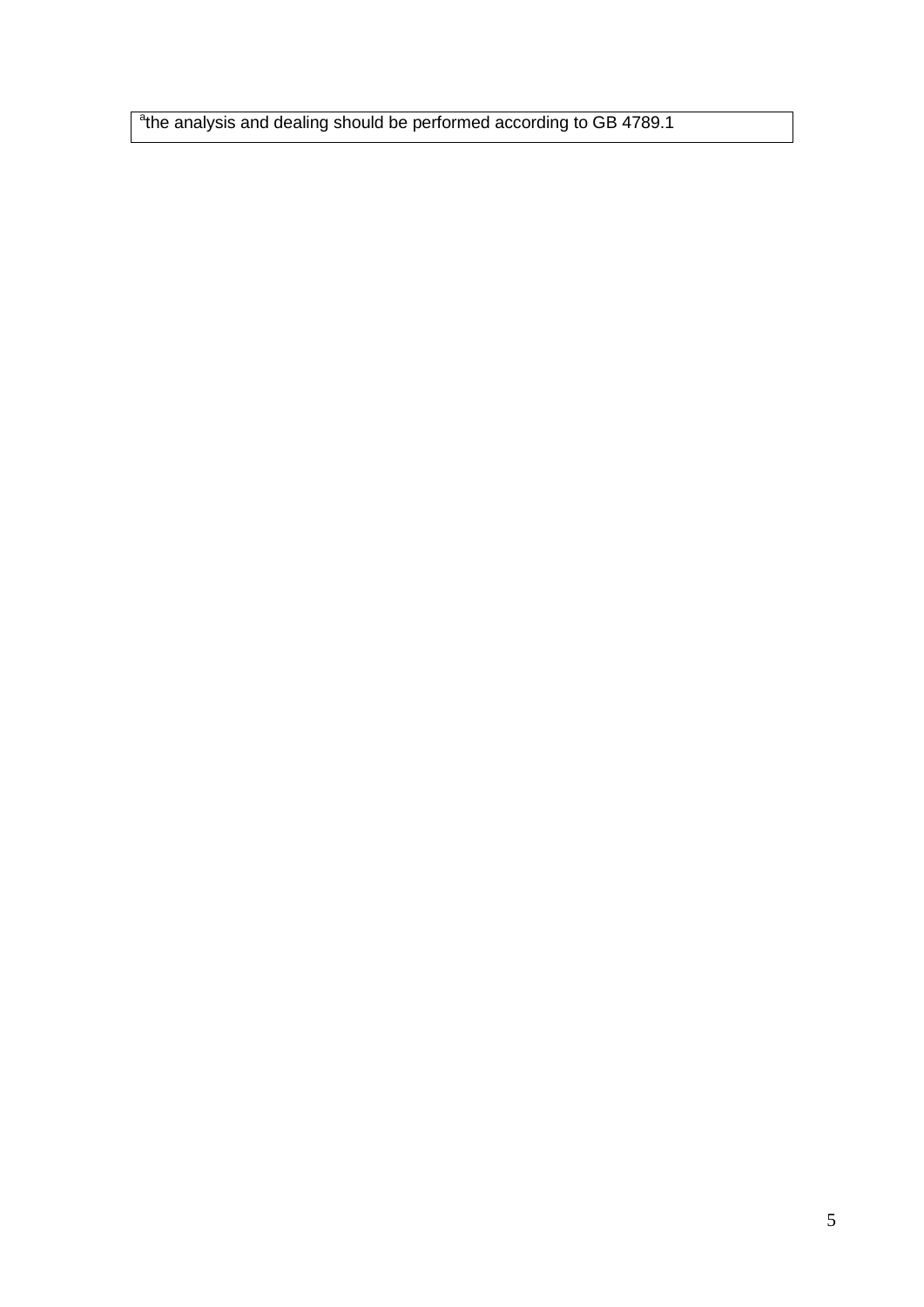#### Appendix A

#### *Osmophilic* **Yeast Count**

### **A.1 Equipment and materials**

In addition to the normal sterilization and culturing equipment of a microbiology laboratory, the other equipment and materials are as follows:

A.1.1 Incubator thermostatic:  $25^{\circ}$ C  $\pm$ 1  $^{\circ}$ C.

A.1.2 Refrigerator: 2 °C- 5 °C

A.1.3 Homogenizer, aseptic homogenization bags, homogeneous cup or sterile mortar.

A.1.4 Balance: Sensitivity of 0.1g.

A.1.5 Aseptique burette: 18mm x 180mm.

A.1.6 Aseptic pipette: 1mL (with calibration of 0.01 mL). 10mL (with calibration of 0.01 mL) or micropipette and the tip.

A.1.7 Aseptic Erlenmeyer flask: 500mL, 250mL.

A.1.8 Aseptic culture dish: diameter of 90mm.

A.1.9 Aseptic L coating stick: made of glass, plastic or stainless steel and the diameter of the stick shall not be more than 2mm.

A.1.10 Microscope: 10x~~~100x

**A.2 Media and reagents**

**A.2.1 30% glucose solution**

#### **A.2.1.1 Components**

| Anhydrous glucose | 30.0 <sub>g</sub> |
|-------------------|-------------------|
| Distilled water   | 100mL             |

## **A.2.1.2 Method of preparation**

Weigh adequate amount of glucose and dissolve it in distilled water adjusting the pH to 6.4 when necessary. After the division, sterilize it for 20 minutes at  $115^{\circ}$ C and high pressure.

## **A.2.2 Dichloran-Glycerol (DG18) Agar**

#### **A.2.2.1 Components**

| Casein peptone                                 | 5.0 <sub>g</sub>  |
|------------------------------------------------|-------------------|
| Anhydrous glucose                              | 10.0 <sub>g</sub> |
| Potassium dihydrogen phosphate                 | 1.0 <sub>g</sub>  |
| Magnesium (MgSO <sub>4</sub> H <sub>2</sub> O) | 0.5g              |
| Dicloran                                       | 0.002g            |
| Anhydrous Glycerin                             | 200 <sub>g</sub>  |
| Agar                                           | 15 <sub>q</sub>   |
| Chloromycetin                                  | 0.1 <sub>g</sub>  |
| Distilled water                                | 1000ml            |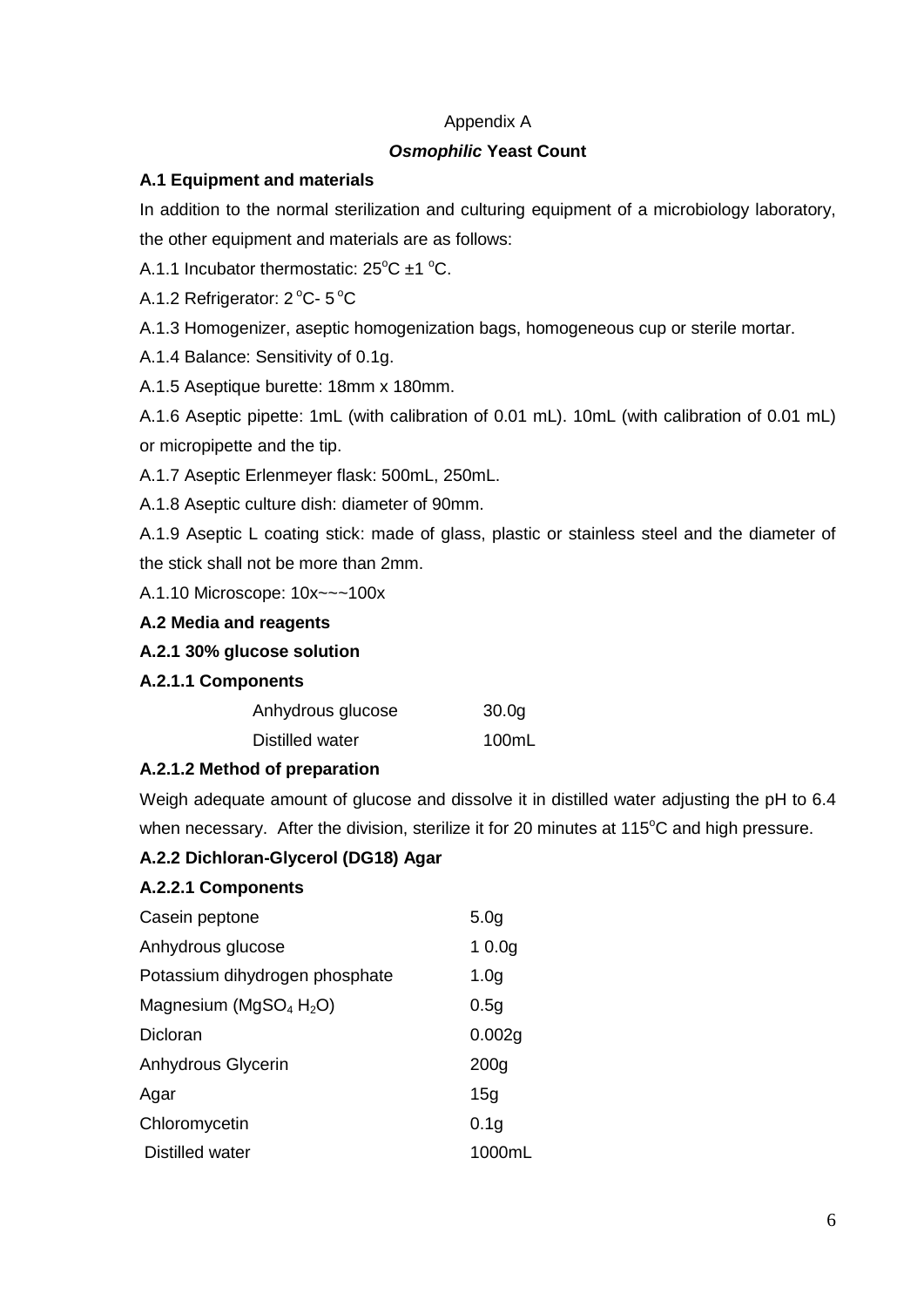## **A.2.2.2 Preparation method**

Heat all ingredients except chloromycetin to boil until they are completely dissolved, adjusting pH to 6.4 when necessary. Add antibiotics, sterilize it at high pressure at  $121^{\circ}$ C for 15 minutes and the pH final shall be  $5.6\pm0.2$ . After the sterilization, leave it in water bath at 44  $\rm{°C}$  a 47 $\rm{°C}$  until that it reaches less than 50 $\rm{°C}$ . Add culture medium of 15 a 20 mL in a sterilized plane plate which will be placed in a horizontal table for cooling and solidification. When necessary, it can be placed overnight in an incubator until that the surface of the agar is dry and free of water droplets. Keep in dark places.

## **A.3 Test procedure**

The test procedure of osmophilic yeast is in the Graph A.1.



**Graph A.1 Test procedure of osmophilic yeast**

## **A.4 Operation procedure**

## **A.4.1 Collection and preservation of samples**

The test sample shall be tested as promptly as possible after collection. If they can't be tested timely, the normal samples shall be preserved in refrigerator at  $2^{\circ}C$  a  $5^{\circ}C$  and be tested in 24 hours. The frozen samples shall be unfrozen at  $45^{\circ}$ C for less than 15 minutes or at  $2^{\circ}$ C a 5 $^{\circ}$ C for less than 18 hours.

## **A.4.2 Samples dilution**

**A.4.2.1 Sampling**